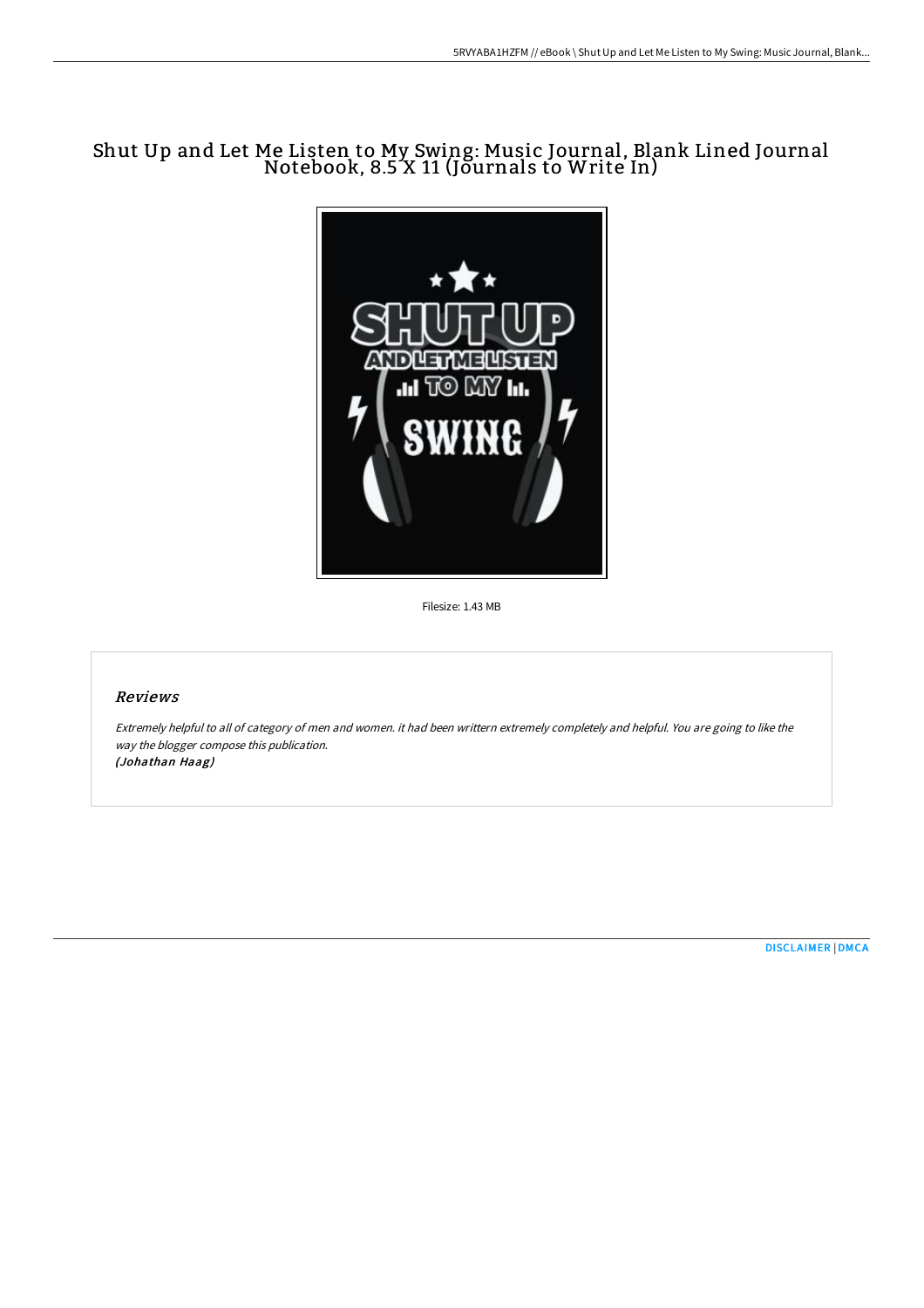## SHUT UP AND LET ME LISTEN TO MY SWING: MUSIC JOURNAL, BLANK LINED JOURNAL NOTEBOOK, 8.5 X 11 (JOURNALS TO WRITE IN)



Createspace Independent Publishing Platform, 2017. PAP. Condition: New. New Book. Shipped from US within 10 to 14 business days. THIS BOOK IS PRINTED ON DEMAND. Established seller since 2000.

 $\blacksquare$ Read Shut Up and Let Me Listen to My Swing: Music Journal, Blank Lined Journal [Notebook,](http://techno-pub.tech/shut-up-and-let-me-listen-to-my-swing-music-jour-1.html) 8.5 X 11 (Journals to Write In) Online

Download PDF Shut Up and Let Me Listen to My Swing: Music Journal, Blank Lined Journal [Notebook,](http://techno-pub.tech/shut-up-and-let-me-listen-to-my-swing-music-jour-1.html) 8.5 X 11 (Journals to Write In)